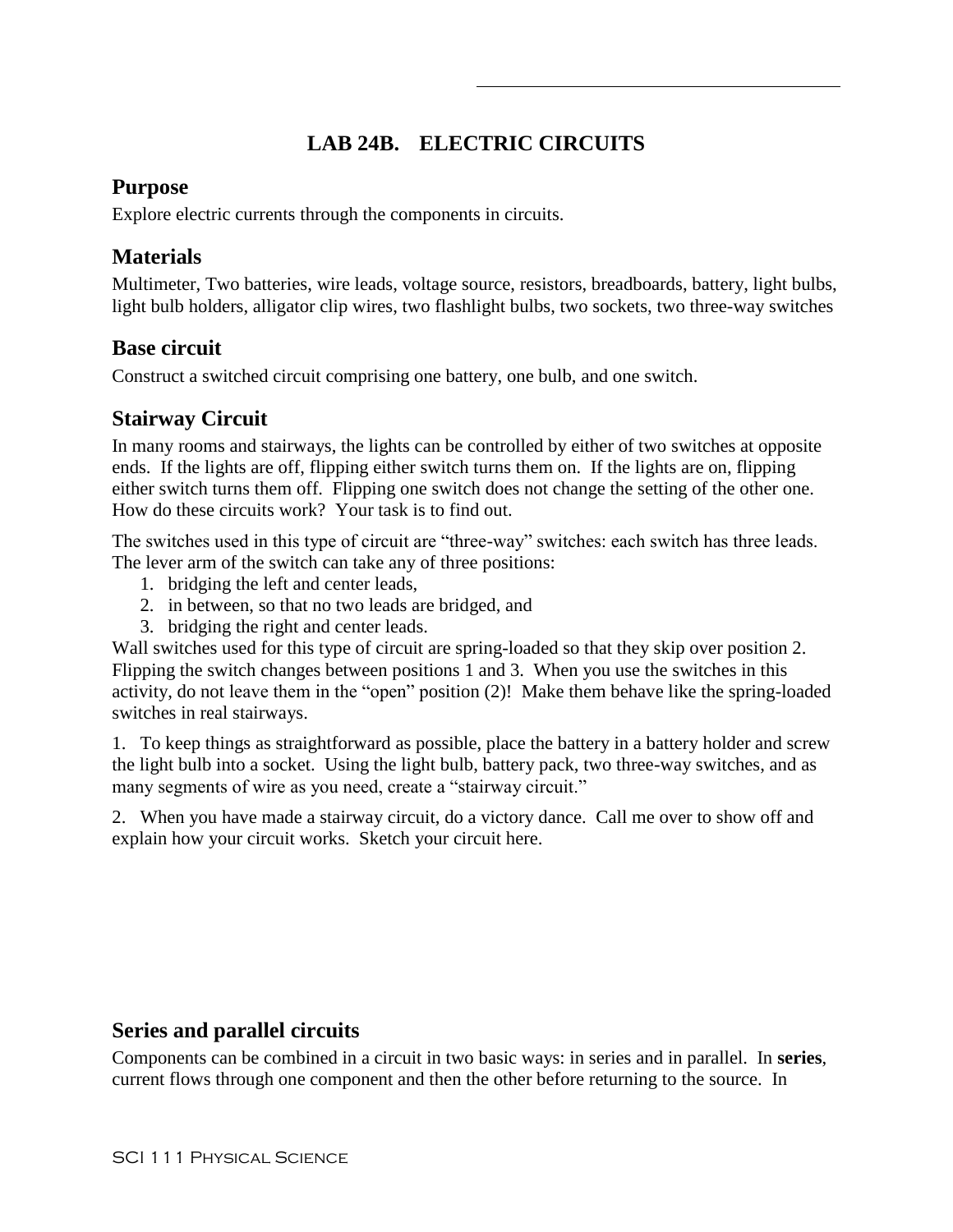**parallel**, the path forks so that some current flows through one component and the rest through the other before returning to the source.

 $\begin{picture}(120,10) \put(0,0){\line(1,0){155}} \put(15,0){\line(1,0){155}} \put(15,0){\line(1,0){155}} \put(15,0){\line(1,0){155}} \put(15,0){\line(1,0){155}} \put(15,0){\line(1,0){155}} \put(15,0){\line(1,0){155}} \put(15,0){\line(1,0){155}} \put(15,0){\line(1,0){155}} \put(15,0){\line(1,0){155}} \put(15,0){\line(1,0){155}}$ 

 $\bigoplus$ 

*Bulbs in series*

- 1. Build the circuit illustrated.
- 2. Are the two bulbs as bright as in a simple circuit with one bulb?
- 3. Unscrew one bulb. What happens to the other?

### *Bulbs in parallel*

1. Build the circuit illustrated.



3. Unscrew one bulb. What happens to the other?

#### *Batteries in series*

1. Build the circuit illustrated.



- 2. How does the brightness of the bulb compare to the circuit with one battery?
- 3. Remove one battery. What happens to the bulb?

### *Batteries in parallel*

1. Build the circuit illustrated.



2. How does the brightness of the bulb compare to the circuit with one battery?